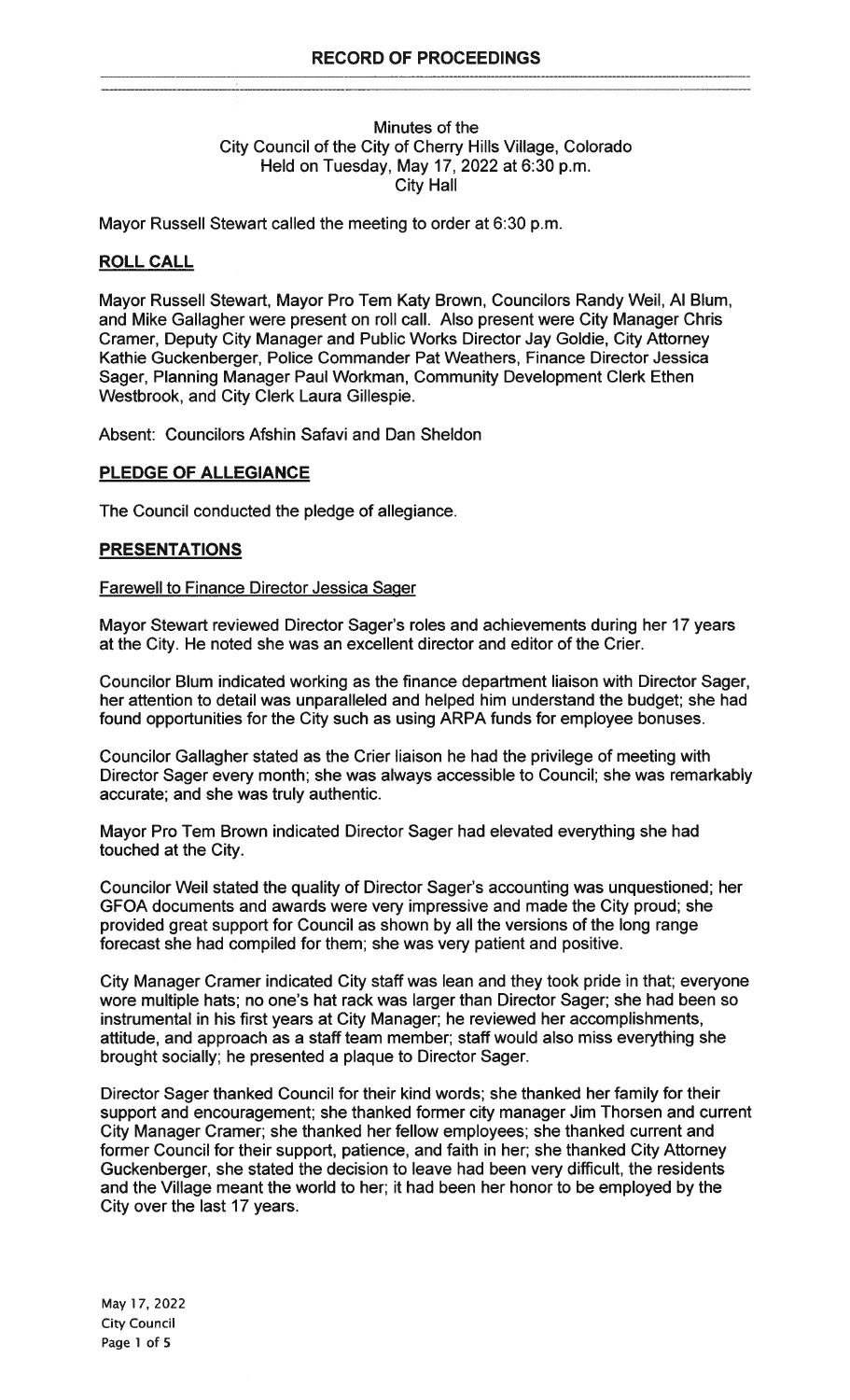# XceI Energy Q&A

Liz Gardner, Area Manager, Community and Local Government Affairs at Xcel Energy. explained she had started in this new role about five months ago; she reviewed Xcel's comprehensive clean energy strategy; electric vehicle vision; advanced metering infrastructure program; smart meter installation; and time of use rate program. She noted XceI's three projects in the City: the Quincy undergrounding project, the gas project at Quincy and Holly, and the Southmoor Circle Hudson Parkway General Improvement District undergrounding project. She stated Xcel had no planned tree trimming work for 2022. She indicated she was committed to being transparent, responsive, and collaborative with the City.

Councilor Blum stated Council and staff would be much happier once the Quincy undergrounding project was complete.

Councilor Weil indicated he had learned a lot as a consumer.

Mayor Stewart asked about the PUC's denial of XceI's natural gas capital improvement projects past 2030.

Ms. Gardner replied she had not heard anything definitive beyond the PUC's rulemaking to remove the line extension allowance.

# AUDIENCE PARTICIPATION PERIOD

Howard Sherr, 210 Summit Boulevard, stated he had lived there for 42 years; the area was in extreme fire danger; a number of residents liked to burn wood in their open tire pits; he was frustrated receiving conflicting information from City staff as to whether the City followed the Arapahoe County Sheriff Office's burn ban status.

Mayor Stewart noted South Metro Fire Rescue would present to City Council regarding fire hazard mitigation.

Mr. Sherr stated the answer needed to be communicated to residents and staff.

City Manager Cramer indicated South Metro's presentation was scheduled for the June 7, 2022, meeting.

Mayor Stewart stated staff would get back to Mr. Sherr on his question.

# REPORTS FROM CITY BOARDS, COMMISSIONS AND COMMITTEES

None

# CONSENT AGENDA

Mayor Pro Tern Brown moved, seconded by Councilor Gallagher, to approve the following items on the Consent Agenda:

- a. Approval of Minutes May 3, 2022
- b. Resolution 7, Series 2022; Reappointing Members to the BOAA
- c. Resolution 8, Series 2022; Reappointing Members to the PTRC
- d. Resolution 9, Series 2022; Reappointing Members and Appointing a New Member to the CHVAC
- e. Resolution 10, Series 2022; Amending the City Council Rules of Procedure
- f. Resolution 11, Series 2022; Intergovernmental Agreement for the Regional Council for the Opioid Settlement Funds

The motion passed unanimously.

May 17, 2022 City Council Page 2 of <sup>5</sup>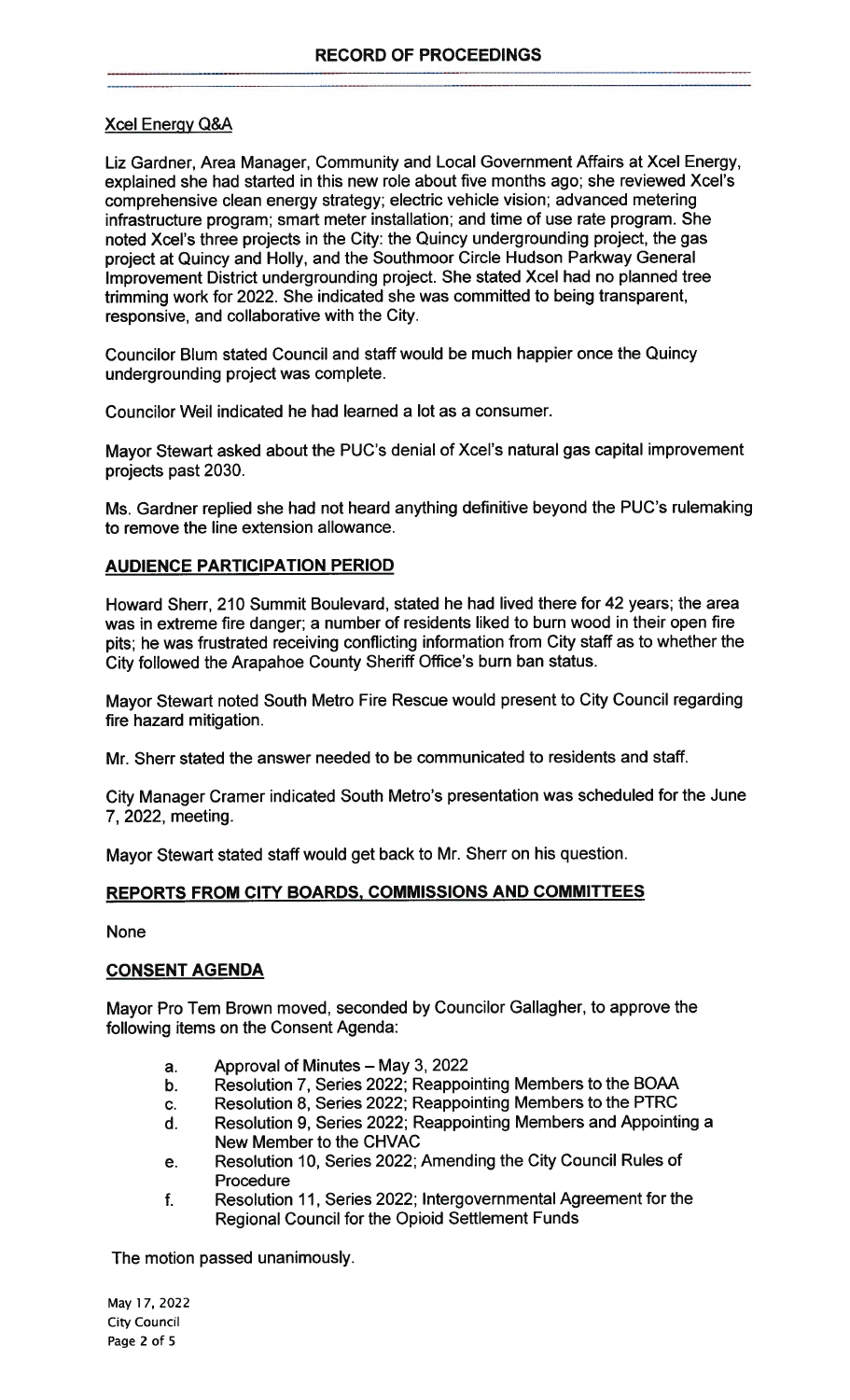# ITEMS REMOVED FROM CONSENT AGENDA

#### None

### UNFINISHED BUSINESS

Public Hearing - Council Bill 7, Series 2022; Vacating the City's Interest in a Portion of the Crest Road Right-of-Way (second and final reading, Public Hearing, continued from April 19, 2022)

Deputy City Manager/Director Goldie explained the applicant was still working to secure a written statement from the neighbor to the south that the neighbor was not opposed to the application; therefore the applicant requested this item be continued.

Mayor Stewart opened the Public Hearing at 7:14 p.m.

Mayor Pro Tem Brown moved, seconded by Councilor Weil, to continue the public hearing and second and final reading of Council Bill 7, Series 2022 to the June 7, 2022, Council meeting.

The motion passed unanimously.

### Council Bill 10, Series 2022; Amending Chapter 18 of the Municipal Code Regarding Federal Holidays and Construction Activity (second and final reading)

Community Development Clerk Westbrook presented Council Bill 10, Series 2022 on second and final reading; no changes had been made since first reading.

Mayor Pro Tem Brown moved, seconded by Councilor Gallagher, to approve on second and final reading, Council Bill 10, Series 2022, a bill for an ordinance amending Article Xl of Chapter 18 of the Cherry Hills Village Municipal Code regarding federal holidays and construction activity within Cherry Hills Village.

The following votes were recorded:

| Weil         | yes        |
|--------------|------------|
| <b>Brown</b> | <b>ves</b> |
| Gallagher    | yes        |
| <b>Blum</b>  | <b>ves</b> |

Vote on the Council Bill 10-2022: 4 ayes. 0 nays. The motion carried.

Council Bill 11, Series 2022; Amending Section 16-3-20 of Article Ill of Chapter 16 of the Municipal Code Concerning Recreational Structure Setbacks in the 0-1, Open Space, Park and Recreation Area Zone District (second and final reading)

Mayor Stewart explained this item was being continued so that it could be considered by the full Council.

Councilor Weil moved, seconded by Blum, to continue Council Bill 11, Series 2022 to the June 7, 2022, Council meeting.

The motion passed unanimously.

Council Bill 12, Series 2022; Amending Section 2-1-20 of the Municipal Code Concerning Designation and Description of City Council Districts (second and final reading)

Planning Manager Workman presented Council Bill 12, Series 2022 on second and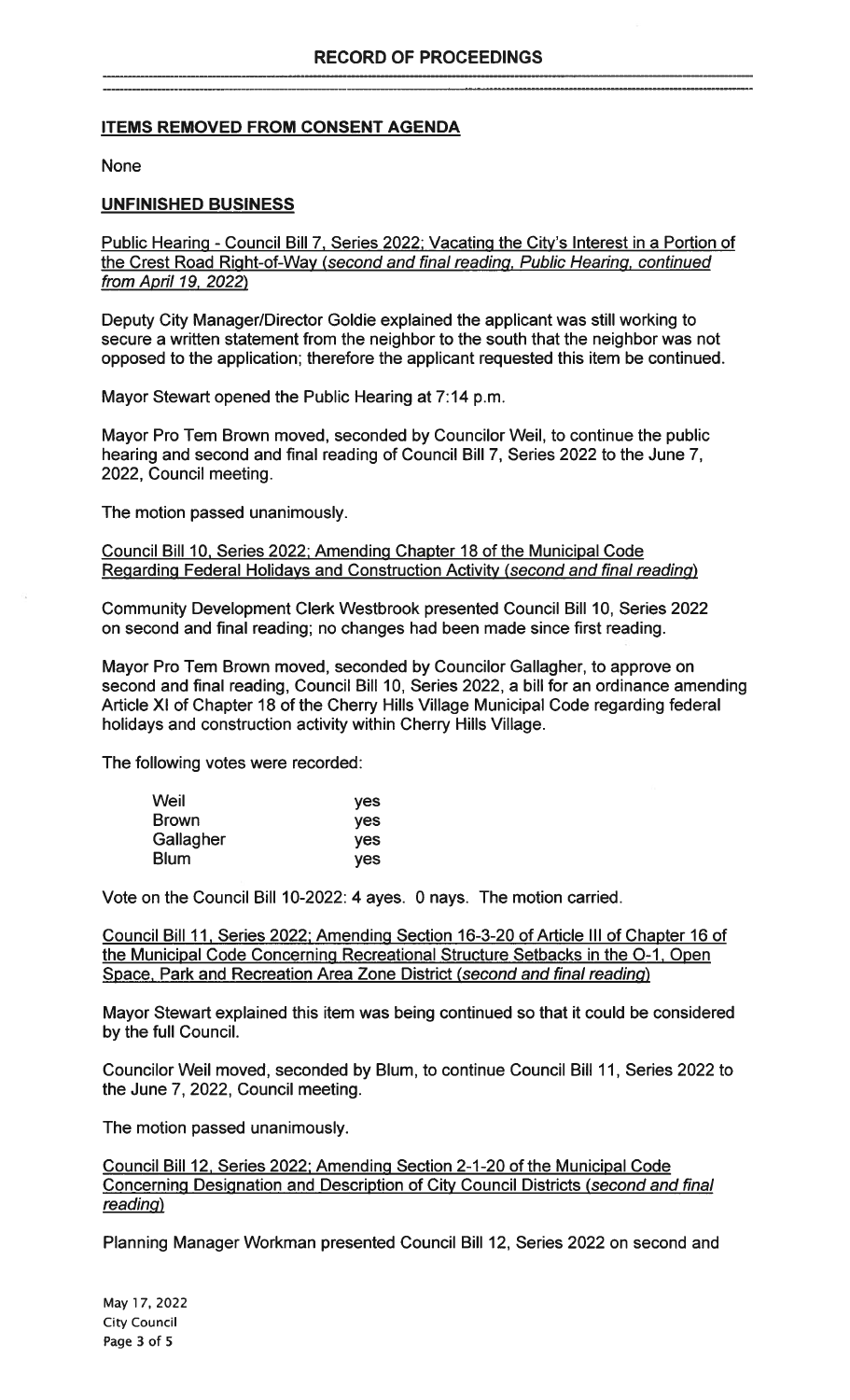final reading; no changes had been made since first reading.

Mayor Pro Tern Brown moved, seconded by Councilor Blum, to approve Council Bill 12, Series 2022, on second and final reading, a bill for an ordinance amending Section 2-1-20 of the Cherry Hills Village Municipal Code concerning designation and description of City Council districts, as referred to as Option 2 and shown in Exhibit G to the May 17, 2022, staff memo.

The following votes were recorded:

| Weil         | yes        |
|--------------|------------|
| <b>Brown</b> | yes        |
| Gallagher    | <b>ves</b> |
| <b>Blum</b>  | <b>ves</b> |

Vote on the Council Bill 12-2022: 4 ayes. 0 nays. The motion carried.

## NEW BUSINESS

None

# REPORTS

## Mayor's Report

Mayor Stewart reported he attended the May 11<sup>th</sup> Mayors Munch; the May 12<sup>th</sup> State of Centennial presentation; he would attend the Arapahoe County Transportation Forum executive committee meeting on May 19<sup>th</sup>; the Arapahoe County Commissioners, Mayors, and Managers meeting on May 20<sup>th</sup>; he would be doing site visits for the Arapahoe County Open Space and Trails Advisory Board.

### Members of City Council

Councilor Blum had no report.

Councilor Gallagher had no report.

Mayor Pro Tem Brown had no report.

Councilor Weil reported he had attended the regional transportation committee meeting that morning; he would attend the DRCOG board of directors meeting tomorrow night; and the Arapahoe County meeting on Thursday. He noted discussion involved multimodel and greenhouse gas mitigation; Colorado did not meet greenhouse gas objectives according to 50-year models; the DRCOG operations and technology organization was working on a strategic plan for efficient regional traffic movement. He reported meeting with City Manager Cramer and the City's consultant for the campaign committee for the potential ballot issue on remote sales tax; he thanked Councilor Gallagher for his work recruiting committee members.

### City Manager & Staff

Director Sager thanked Council for their kind words; staff received the final audit yesterday with no issues; the new Director of Finance would present the audit to Council at an upcoming meeting.

Commander Weathers reported staff was looking forward to the new Chief starting on Monday.